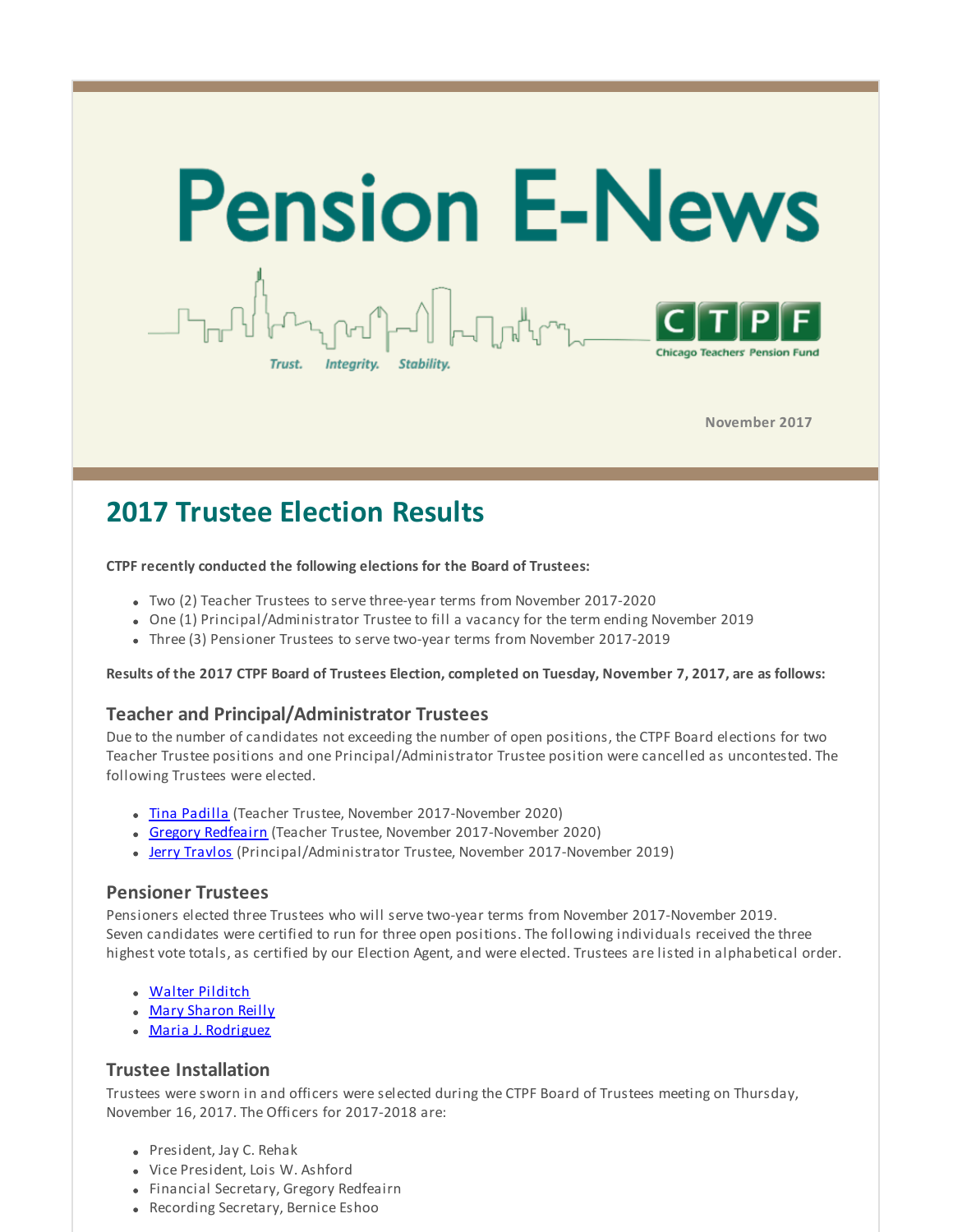

Front Row: Mary Sharon Reilly, Walter Pilditch, Lois W. Ashford, & Maria J. Rodriguez Back Row: BerniceEshoo, Jerry Travlos, Gail D. Ward, Gregory Redfeairn, Jay C. Rehak, Mark F. Furlong, Jeffery Blackwell, & Tina Padilla

**View more election information on** *[www.ctpf.org](http://r20.rs6.net/tn.jsp?f=001VCq5By-FdL2IQrxbGOb8uGvQiCm2uWFf_yR85IcFTwe0ks5X1lNDFtW8qsMIYLk7ZFn7HF1_qSFuLkoC5PudX-bn7ya04zATn_v5YnPw_FXEYSDERsW3jagADJcYHXLm8OrFHgoejdk0RRmLebCkgaGRCwwXATp11bC8HkpmpZ3WnuWa0EVGEejMRNOtwvq33rMtzB9ADlI4W-HQ84uNKA==&c=&ch=)*

# **CTPF Remains a Leader Among Pension Funds in MWDBE Efforts**

The Chicago Teachers' Pension Fund announced in a press release that it invested \$4.0 billion, more than onethird of total Fund assets, with Minority, Women and Disabled-Owned Business Enterprise (MWDBE) firms.The Fund's work was highlighted during October testimony presented to legislators at an Illinois Senate Committee hearing on Pensions and Investments. You can read the full press release on *[www.ctpf.org](http://r20.rs6.net/tn.jsp?f=001VCq5By-FdL2IQrxbGOb8uGvQiCm2uWFf_yR85IcFTwe0ks5X1lNDFjjPpwI1oDUUVNBDmTpPFnQmHa6p2QRYIFO0vdryYnU2SyXKupLIZvezTu4onheIWKCPs2lvfzVhoPVFBvzDrCwcOVICIV7IBobHWKGtNIIsAw_jD5gx2nhqypSz7ANWLjV7LEV3kx6pH_-wl4Aq6pzESq6XJxRVUQ==&c=&ch=)*.

### **1099-R Mailing**

CTPF will mail all members their 1099-R form by January 31, 2018, so be on the lookout for those to arrive in your mailbox by the end of January. Form 1099-R reports the distributions from pensions, and you will need to include that information when preparing your 2017 taxes.



## **CTPF Features**

**Retired Members: Are You Redefining Retirement?**

**Active Members: Does Your School Shine?**

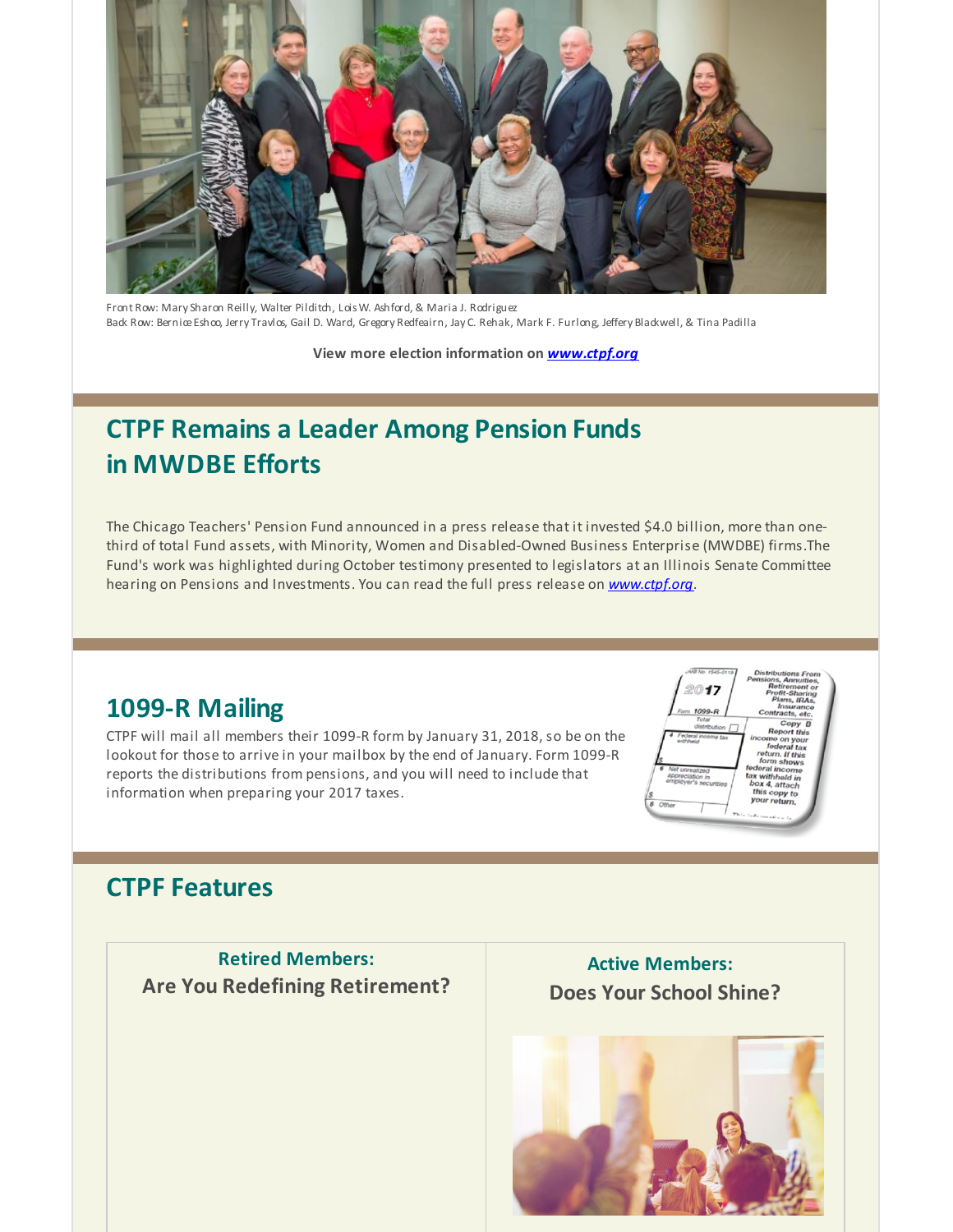

What are you doing to stay active, creative, engaged, and involved in your retirement?

Email your story about how your retirement is unique to *[socialmedia@ctpf.org](mailto:socialmedia@ctpf.org)* and we may contact you for a Redefining Retirement feature

What is your school doing to be creative, innovative, and to make a difference for students and faculty?

Email your story about how your school stands out to

*[socialmedia@ctpf.org](mailto:socialmedia@ctpf.org)* and we may contact you for a School Spotlight feature.

### **Pension Payment Schedule**

The schedule for mailing checks and direct deposit dates through March is listed below. [Click](http://r20.rs6.net/tn.jsp?f=001VCq5By-FdL2IQrxbGOb8uGvQiCm2uWFf_yR85IcFTwe0ks5X1lNDFjXFSse-V0FrrhlX5EDr5EgIJNiWfJ31_S2XIKFFvDiT_b2ckOHsOT485k3hJfkPEWgzxvzDfKxr0lKXsDOORVXqX3VhbIN4YMSfR8wm4yAtOVQJ6s6EVa7IHPsxVlty-ZvfV8vPWSO0NJIWRl0fZsRUSEprfFgmBA==&c=&ch=) here for a printable PDF of the full schedule.

| <b>Month</b>      | <b>Check Mailing Date</b> | <b>Direct Deposit Date</b> |
|-------------------|---------------------------|----------------------------|
| December 2017     | November 29, 2017         | December 1, 2017           |
| January 2018      | December 28, 2017         | January 2, 2018            |
| February 2018     | January 30, 2018          | February 1, 2018           |
| <b>March 2018</b> | February 27, 2018         | March 1, 2018              |



Board of Trustees and Investment Committee meetings are held in the CTPF office at 9:30 a.m. and are open to the public. Confirm meeting times/dates at *[www.ctpf.org.](http://r20.rs6.net/tn.jsp?f=001VCq5By-FdL2IQrxbGOb8uGvQiCm2uWFf_yR85IcFTwe0ks5X1lNDFtmFonBrWVhyxGK86NoUznSwFtXc4Jtu9s3NOGLcsdldwvagQuYpGeoLuNvF-S0jclCp_hPS8MtA1cghD6DNM9Mvxosf189OFQjxyfL1OlUQ9AjzlDRAlEV-cngC_eFkCwRpHQIXBKdFSJ1_OIKi9d4=&c=&ch=)*

| <b>DECEMBER</b> | 14 - Board of Trustees meeting   9:30 a.m.<br>25 - Christmas   Office closed                                                                                                          |
|-----------------|---------------------------------------------------------------------------------------------------------------------------------------------------------------------------------------|
| <b>JANUARY</b>  | 1 - New Year's Day   Office closed<br>15 - Martin Luther King, Jr. Day   Office closed<br>18 - Board of Trustees meeting   9:30 a.m.<br>25 - Investment Committee meeting   9:30 a.m. |
| <b>FEBRUARY</b> | 12 - Lincoln's Birthday   Office closed<br>15 - Board of Trustees meeting   9:30 a.m.<br>19 - President's Day   Office closed                                                         |